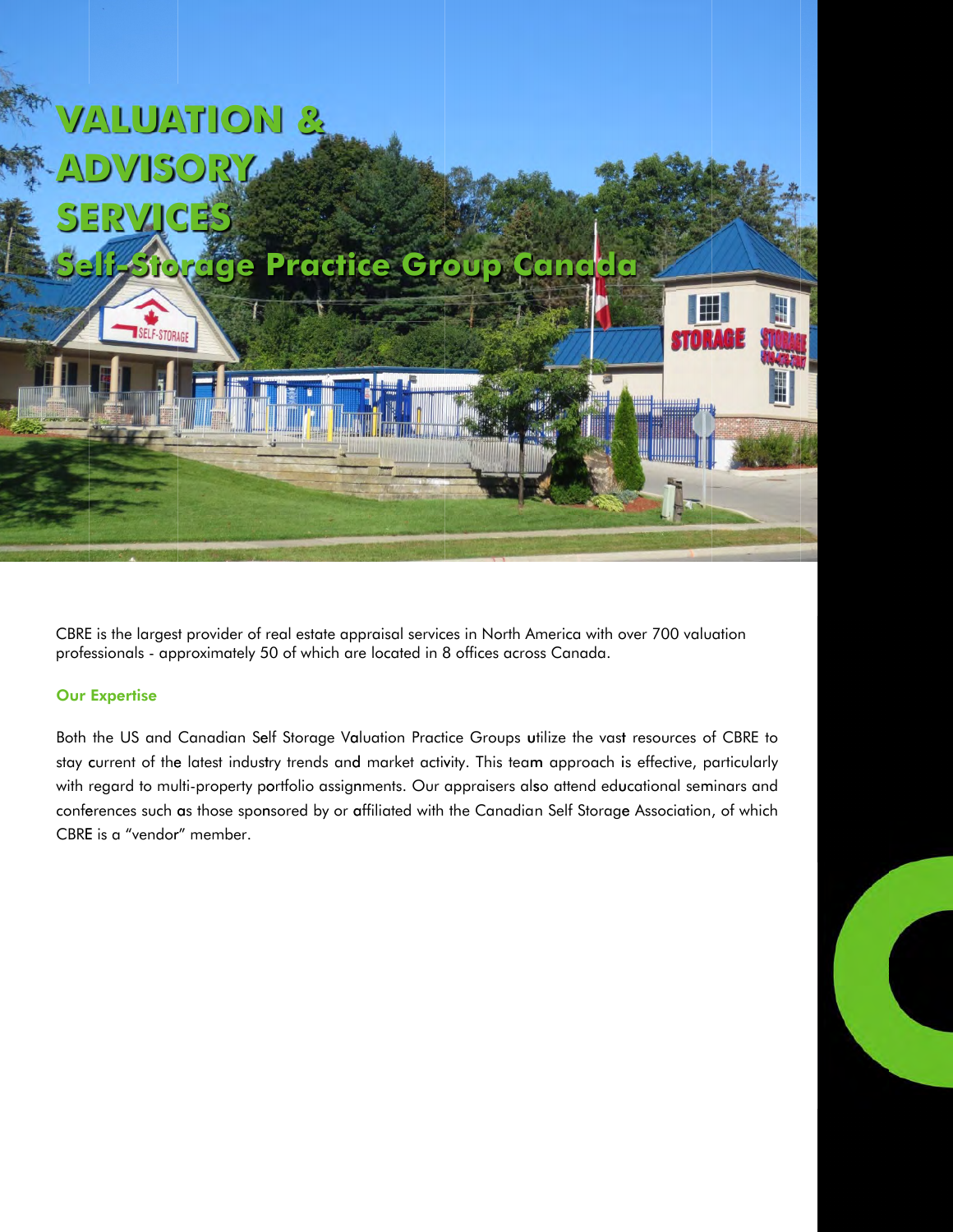### Reports

- $\bullet$ • Reports are highly detailed, with an in-depth market analysis section that summarizes national, regional and local economic and investment performance;
- $\bullet$ • All reports include a detailed overview of self-storage competition in the area;
- $\bullet$ • All reports include detailed comparable profiles with color photographs;
- $\bullet$ • All reports include a detailed income and expense analysis with comparisons to market and industry norms and statistics;
- $\bullet$ • All reports are fully compliant with CUSPAP;
- $\bullet$ Discounte d Cash Flow Analysis is als so provided, i f requested;
- $\bullet$ • Market feasibility (Supply/Demand )analysis is also provided upon request

### Valu uations

- $\bullet$ • The Self Storage Valuation Group administers portfolio assignments through a single point of contact system whereby the entire process-from bidding to property data distribution, report delivery a nd reviews- ca an be handle d through on e person;
- $\bullet$ • Clients benefit from the use of a uniform, national format, ensuring consistent methodology, content and presentation for all CBRE appraisals;
- $\bullet$ • CBRE maintains a proprietary web site that is ideal for warehousing the significant amounts of property data, review, comments and appraisal reports that are often generated in large portfolio assignments
- $\bullet$ • CBRE is committed to providing appraisal reports in a timely manner;

### Qua lity Control

- All self storage valuations are based upon a national format that ensures consistent methodology content and presentation for all CBRE appraisals, and ;
- $\bullet$ • All CBRE valuation reports are reviewed by the Self Storage Practice Group Leader who holds an AACI desi gnation